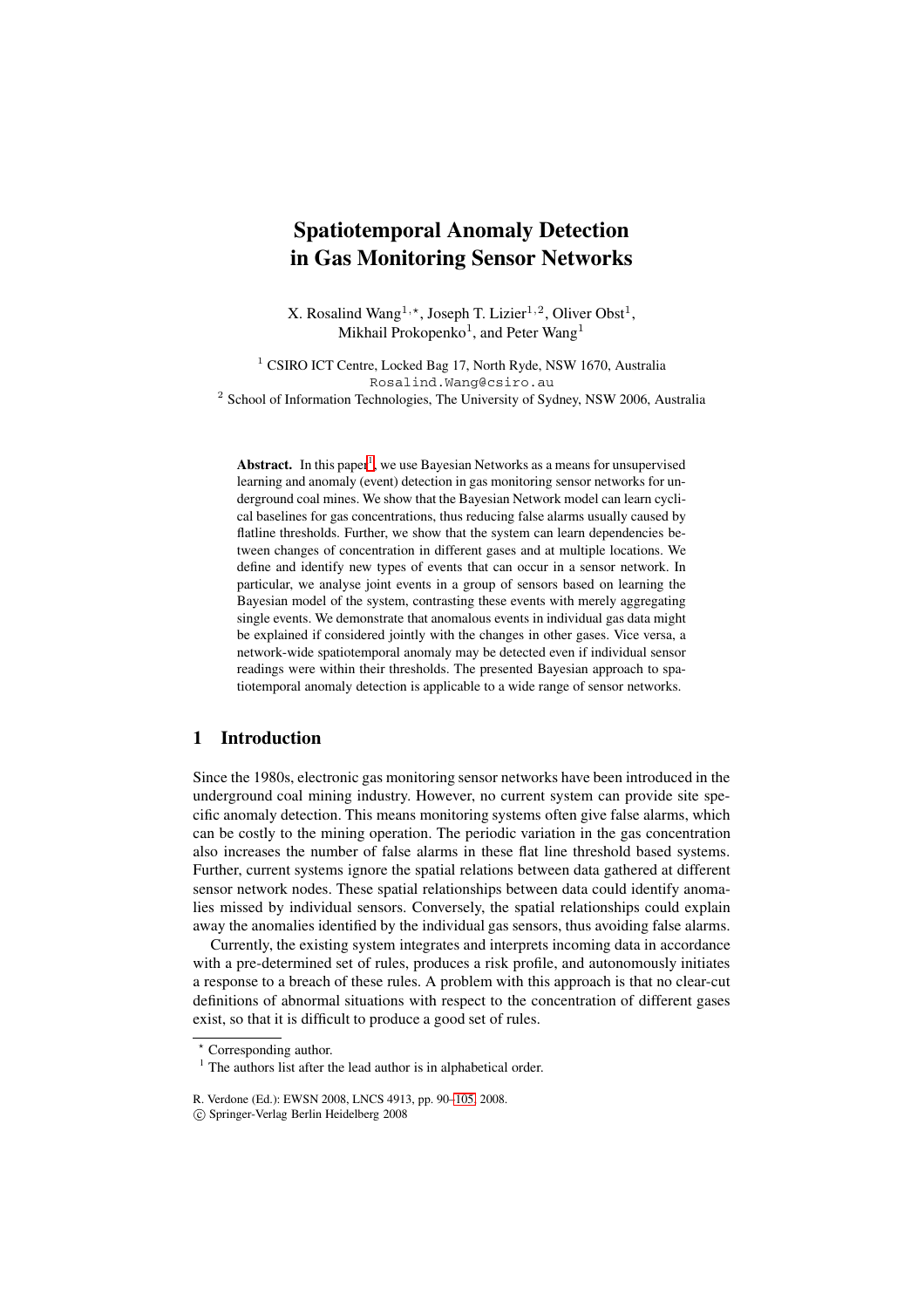The underground coal mining industry has been struggling with the issues of sitebased moving threshold levels for critical gases since the introduction of electronic gas monitoring systems in the 1980s. No satisfactory, scientifically validated methodology is in existence that can provide a mine with its own specific moving threshold levels. Best guess estimates, universal rules-of-thumb and experience-based trigger points are the industry norm [\[1\]](#page-13-0). In this paper, we used Bayesian Networks as a means for unsupervised learning of temporal and spatiotemporal patterns in underground coal mining gas data, and applied the approach to spatiotemporal anomaly detection.

Section [2](#page-1-0) presents the problem of anomaly detection in general sensor networks. In Sec. [3,](#page-3-0) we define the problem specifically for underground coal mining sensor networks. Section [4](#page-4-0) describes the approach we took to learn and analyse the data. The results of identified anomalies are shown in Sec. [5.](#page-8-0) Finally, Sec. [6](#page-12-0) presents the conclusions and future work.

# <span id="page-1-0"></span>**2 Background**

In order to be successful, sensor networks must detect, evaluate and diagnose patterns in diverse situations, forecast likely future scenarios, make decisions, initiate actions based on these decisions, and adapt to change. Adaptive anomaly detection in spatiotemporal sensor network data is, thus, one of the main challenges in this field. Conventional control theory and SCADA (Supervision Control And Data Acquisition) systems are employed for anomaly detection in these sensor networks, however, they are inadequate to deal with scenarios which require flexible acquisition and distribution of information.

For our particular application, each node in the sensor network monitors several different kinds of gases in order to ensure safety and productivity in a coal mine. We consider an existing system which takes measurements and interprets incoming data. The single nodes in the sensor networks cover wide areas. Since they are used for the prevention of hazards, rather than for recovery after a hazard, the position of each node is fixed and known. Our scenario also allows for the use of non-wireless communication between single nodes, whereas for applications in hazard recovery, cable-based communication could possibly be disrupted by collapsed roofs or explosions.

The application of sensor networks in coal mines seems to be natural, because several different kinds of data have to be collected for safety reasons. For example, in [\[2\]](#page-14-0), a sensor network is used to detect leakages of gas, dust or water, and to monitor the density of oxygen in different areas. For this particular application, data from different nodes is used to create a qualitative overview, describing for example the extent of water leakages or areas with a high density of oxygen. For our application, monitoring gases at each node separately from each other is not sufficient to detect anomalies: densities of single gases at one location might appear normal, but the simultaneous measurement of densities of other gases at other locations could in fact indicate a potentially dangerous situation. Other properties of the scenario make the detection of abnormal situations more difficult: as mentioned above, there is no good definition of an abnormal situation, and one of the reasons for this is the rarity of abnormal events in the available data. Moreover, not only does the spatial distribution of gases have to be considered, but so too does the development of gas distributions over time.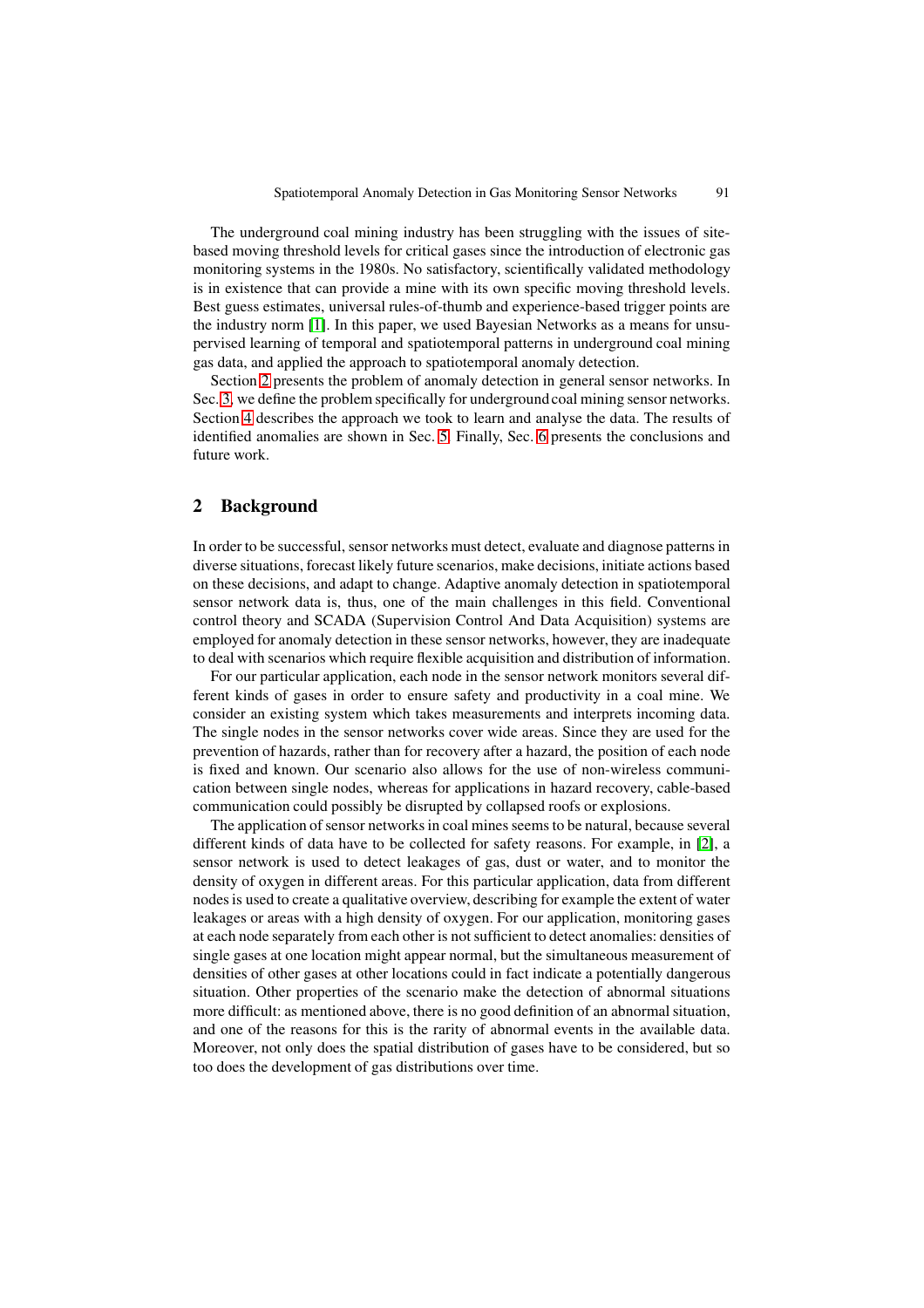



<span id="page-2-0"></span>**Fig. 1.** Gas concentration data from a sensor node in an Australian coal mine. Data gathered for oxygen is in units of percentage of air, the other gases are in of parts per million. The horizontal axis indicates the time (mm/dd) the data was taken.

For the research presented in this paper, we are using data gathered from deployed sensor networks in existing Australian coal mines for testing the algorithms. Each sensor node measures gas concentration, e.g. at 30 second intervals, of a number of gases, e.g. methane (CH<sub>4</sub>), carbon dioxide (CO<sub>2</sub>), carbon monoxide (CO) and oxygen (O<sub>2</sub>). Figure [1](#page-2-0) shows the data from a sensor node in the first mine for three weeks in July 2006.

Intuitively, anomalies in our data are irregular patterns in multiple time series, e.g. a combination of  $CH_4 - CO_2 - CO - O_2$ . In general, the problem is to detect an abnormal event distributed over different sensors, although it is not clear what exactly "abnormal" means a priori. In our particular coal mine sensor network, all data is passed on to a central node, so that currently the problem of a distributed computation of abnormal situations is not pressing. Nevertheless, we pursue a method that has the potential to be distributively computed if required.

Methods to identify previously unseen, i.e. abnormal situations in data have previously been investigated [\[3,](#page-14-1)[4\]](#page-14-2). The method in [\[3\]](#page-14-1) uses self-organising maps (SOM) to describe normal system behavior, and to detect abnormal behavior. In order to use SOM, the authors present a new measurement to find out if a dataset and a map are matching based on a k-nearest neighbor approach.

The method introduced in [\[4\]](#page-14-2) detects abnormal events in signals using Support Vector Machines (SVM). The method can be used online, i.e. without using a fixed training set: the last  $n$  observed input vectors are used for training. In the first of the proposed algorithms, a special kind of distance measure is used to compare the distance of a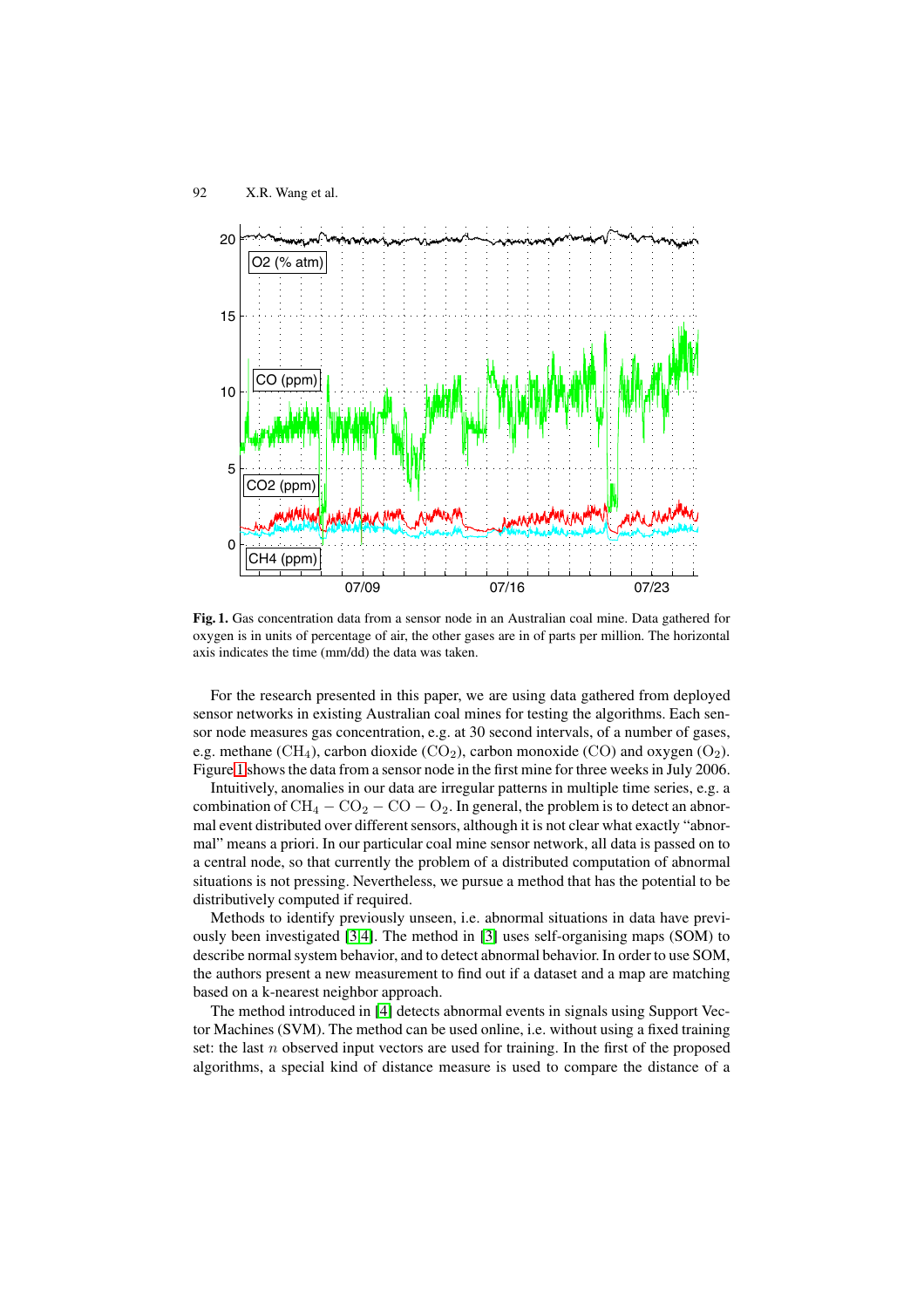new vector to a region created by the last  $n$  input vectors. A distance greater than a given threshold is considered as abnormal. The second algorithm is similar, but delays the output by a small number of measurements N. Then, the *set* of N new vectors is tested for abnormality in a similar way to the first algorithm, leading to a more robust approach.

Both approaches expect all the data to be present in a single node, i.e. they could be used in the centralised fashion that coal mine sensor network deals with the data currently. We have, however, chosen to use a method based on Bayesian networks, because it would support inference in both distributed and centralised settings (see also [\[5\]](#page-14-3)). In addition, our approach directly computes a likelihood measure for new data, thus allowing unsupervised learning for anomaly detection.

# <span id="page-3-0"></span>**3 Problem Definition**

One of the major road blocks we face in anomaly detection inside underground coal mines is complete lack of ground truth. This is because every mine is unique, so what is considered to be an anomaly in one mine may not be an anomaly in another. Mining experts do not have general purpose rules for anomaly detection that are applicable to every site. Therefore, our purpose is to devise an adaptive system that learns from the data specific to a mine, and identifies anomalies that are specific to the mine.

### **3.1 Temporal Anomalies in a Single Gas**

Many current automatic detection systems use a flat baseline or threshold for anomaly detection. However, gas concentration in mines have a moving baseline depending on factors such as atmospheric pressure. That is, the mine "breathes" through the day, and the concentration of the various gases increases and decreases periodically. A flat baseline system does not capture this characteristic of the data, thus giving many false alarms and false negatives.

We consider an anomalous event or simply **event** in the time series data as a data point that results in a low likelihood given a model we have constructed of the time series. That is, the resulting likelihood value of the data point is an outlier from the general distribution of likelihood values of the other data. We will define likelihood, outliers and consequently the term 'event' formally after presenting the approach to the problem in Sec. [4.](#page-4-0)

This problem can be easily seen in the CO data in Fig. [1.](#page-2-0) For example, the data from July 16th to July 20th show a cyclical pattern in the concentration. A flat baseline system might assume the peak around July 18th is an anomaly, while we can see it's just a part of the moving cycle. Figure [4](#page-9-0) also illustrates cyclical patterns.

### <span id="page-3-1"></span>**3.2 Joint Temporal Anomalies in Multiple Gases**

When several single events occur at the same time, they indicate a higher importance event. The current literatures identifies these as composite events and group events. A **composite** event, as defined by Kumar *et al.* [\[6\]](#page-14-4) is a combination of two or more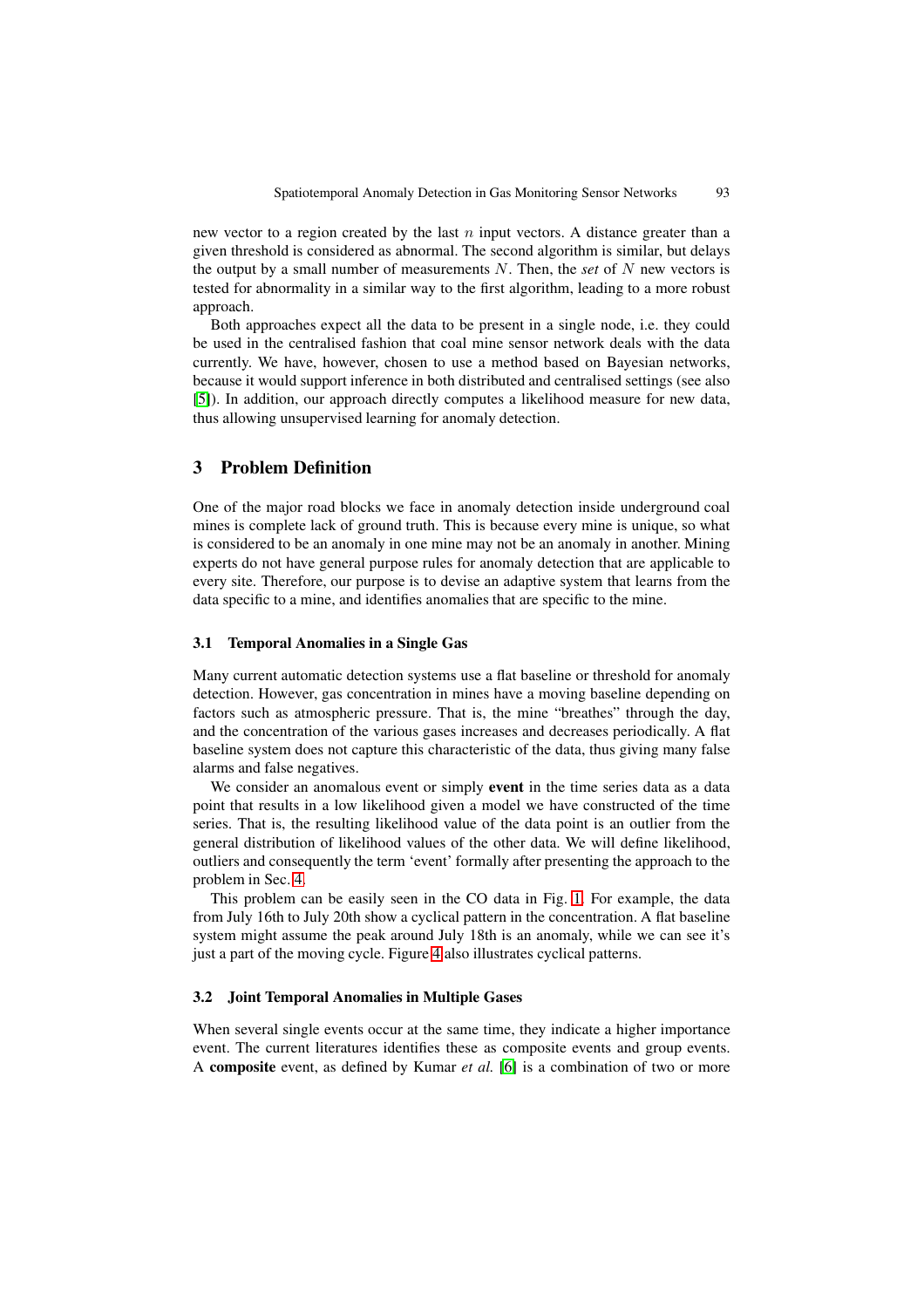single events. Jiao *et al.* [\[7\]](#page-14-5) used the term "group level event" in similar fashion to the composite event, that is the aggregation of multiple local events. Informally, a **group** event occurs when in a group of sensors, each sensor identifies an event.

While the aggregation of single events might be adequate for the situations described in the papers above, we need to define other types of events for our data. In Fig. [1](#page-2-0) for example, we can see around July 7th, the concentrations of  $CO$ ,  $CO<sub>2</sub>$  both dropped, however, at the same time the concentration of  $O_2$  increased. These single events, as a combination, is considered safe by mining experts. Conversely, while no events may be identified by isolated analysis of single gases, as a combination, they may be considered an event. We define three new terms in event detection for sensor networks: joint, explained and implicit events. Below we describe each event informally, they will be defined mathematically in Sec. [4.4.](#page-7-0)

A **joint** event is a combination of data from sensors that results in a low likelihood given the model for the combination of single sensors. Consequently, we define explained and implicit events where there is a difference of opinion in joint event and single events.

An **explained** event is where there are detected anomalies in single gases, but the combination of time series do not result in a joint event. The  $CO-CO<sub>2</sub>-O<sub>2</sub>$  event situation described above would be classified as an explained event. The opposite to an explained event is an **implicit** event. This is when isolated analysis of single gases do not cause any alarms, however, as a joint event, these measurements are significant enough to trigger an alarm.

### <span id="page-4-1"></span>**3.3 Network-Wide Spatiotemporal Anomalies**

The events described above relate to gases at a single spatial location, however, they also apply to data of different sensor nodes in the network. In situations involving different sensor nodes in the network, a composite event would involve two or more single events at different nodes, and a group event is one where every sensor node in the group identified an event [\[7](#page-14-5)[,6\]](#page-14-4).

A network-wide "explained" event is when a truck passes through the mine. The exhaustion gases may trigger alarms in individual gases as concentration will increase suddenly. However, this event should not be considered a network-wide anomaly in the data, as other nodes jointly explain it away. An example of an "implicit event" in the network is an increase of methane at one location of the mine, accompanied by an increase in oxygen at another location. Thus no joint event is identified at each sensor node, but a network-wide joint event could be identified for the combination of the sensor nodes.

# <span id="page-4-0"></span>**4 Approach to the Problem**

Our approach to the problem of anomaly detection is to use Bayesian Networks (BNs). The networks are constructed via a learning process from some training data. When new observations are made, we can use inference on the network to find a likelihood value of the network given the new observations. An anomaly is identified if the likelihood value is low.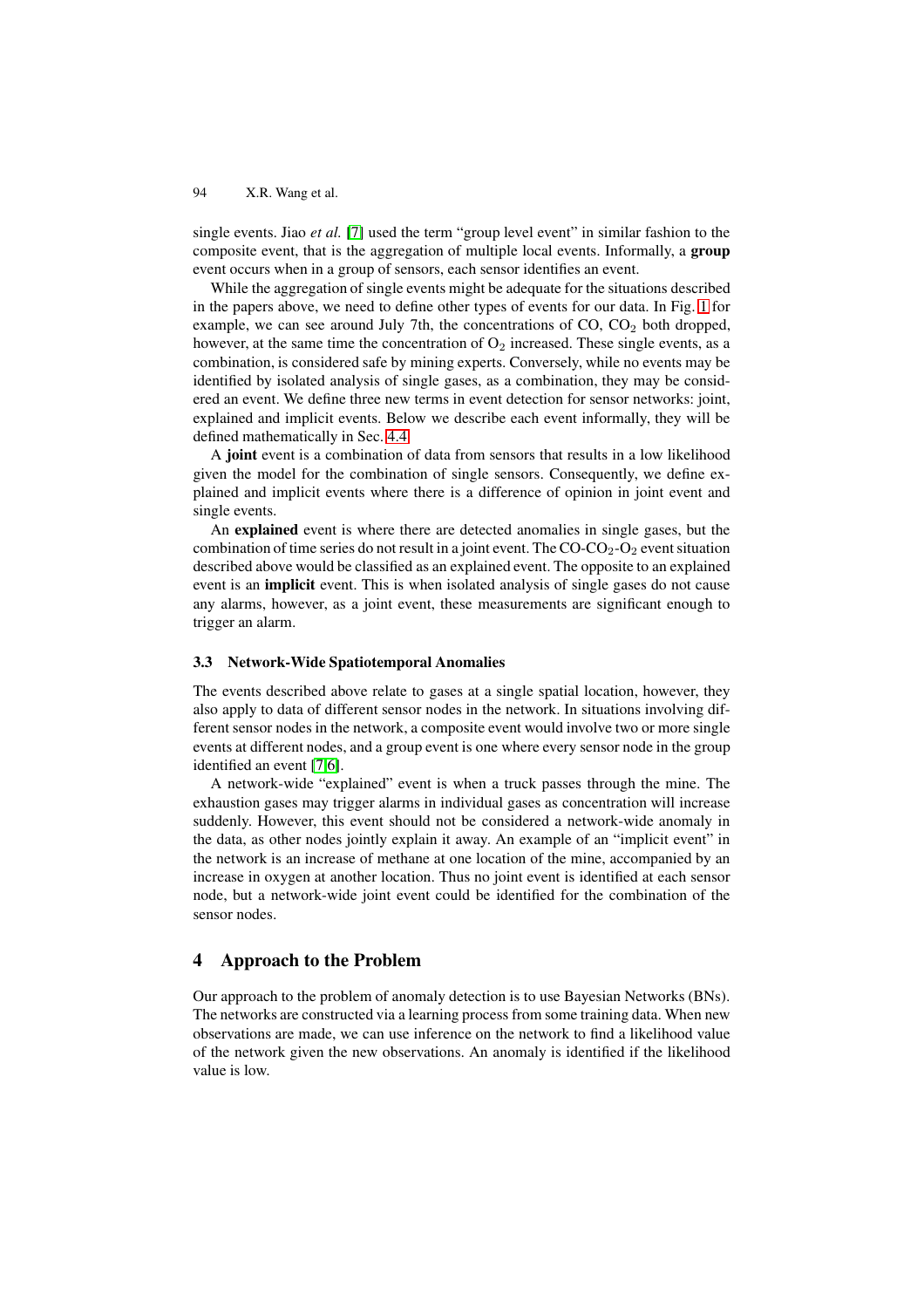#### **4.1 Bayesian Networks**

A Bayesian Network is a graphical model that takes a statistical approach to learning. Statistical learning uses probability distributions to model variables that represent the gathered data, thus taking into account the stochastic nature of real data. Graphical models expose the underlying relationship between probabilistic variables in a simple and clear form.

Specifically, Bayesian Networks are a form of acyclic directed graph (ADG) [\[8\]](#page-14-6) in that if one variable of the network is dependent on another, then the reverse cannot be true. This relationship between two variables is represented in BNs by the direction of an arrow connecting the two. The variables of a BN are called *nodes* of a BN. The node with an arrow pointing to it is dependent on the node with the same arrow pointing away from it. The nodes connected by an arrow have a parent/child relationship, where the *child* node is dependent on its *parent* node. (See Fig. [2](#page-6-0) for one of the network structures used in this paper.)

In a Bayesian network, each random variable is independent of its non-descendants in the graph given the state of its parents. This independence can be exploited to reduce the number of parameters needed to characterise the network. Thus it is possible to efficiently compute posterior probabilities given some evidence or observations. One set of probability parameters are encoded for each variable, in the form of the local conditional distribution given the variable's parent. Using the independence statements encoded in the network, the joint probability distribution is uniquely determined by these local conditional distributions [\[9](#page-14-7)[,10\]](#page-14-8). We present the general form of this joint probability distribution in the following paragraphs.

We use capital letters such as  $X, Y$  for names of random variables, and lower cases x, y for values taken by these variables. A set of variables such as  $\{X_1, X_2, X_3\}$  are written as **X**, likewise, a set of values such as  $\{x_1, x_2, x_3\}$  are written as **x**. Thus, **x** are values taken by **X**.

Let  $P(\mathbf{U})$  be a joint probability distribution over  $\mathbf{U} = \{X_1, \ldots, X_k\}$ , where  $X_i$  is a random variable expressed by a node of the network. A Bayesian Network for **U** is a pair  $B = \langle G, \Theta \rangle$ . The first component, G, represents the graph structure of the network.<br>G is an ADG whose nodes correspond to the random variables  $X_i$ ,  $X_i$  and whose G is an ADG whose nodes correspond to the random variables  $X_1, \ldots, X_k$ , and whose edges represent direct dependencies between the variables. The second component,  $\Theta$ , represents the set of conditional probabilities that quantify the nodes of the network. It contains a set of parameters  $\theta_{X_i|H_{X_i}} = P_B(X_i|H_{X_i})$  for each node  $X_i$ , where  $H_{X_i}$ denotes the set of parents of  $X_i$  in  $\hat{G}$ . A Bayesian Network B defines a unique joint probability distribution over **U** given by

$$
P_B(\mathbf{U}) = \prod_{i=1}^k P_B(X_i | \Pi_{X_i}) = \prod_{i=1}^k \theta_{X_i | \Pi_{X_i}}.
$$
 (1)

In a Bayesian Network the learning process is to estimate the parameter set  $\Theta$  as well as to find the structure of the network, G. The objective in the learning is to find a  $B = \langle G, \Theta \rangle$  that "best describes" the probability distribution over the training data [\[11\]](#page-14-9).<br>In this paper, however, we will not be learning the structure of the networks In this paper, however, we will not be learning the structure of the networks.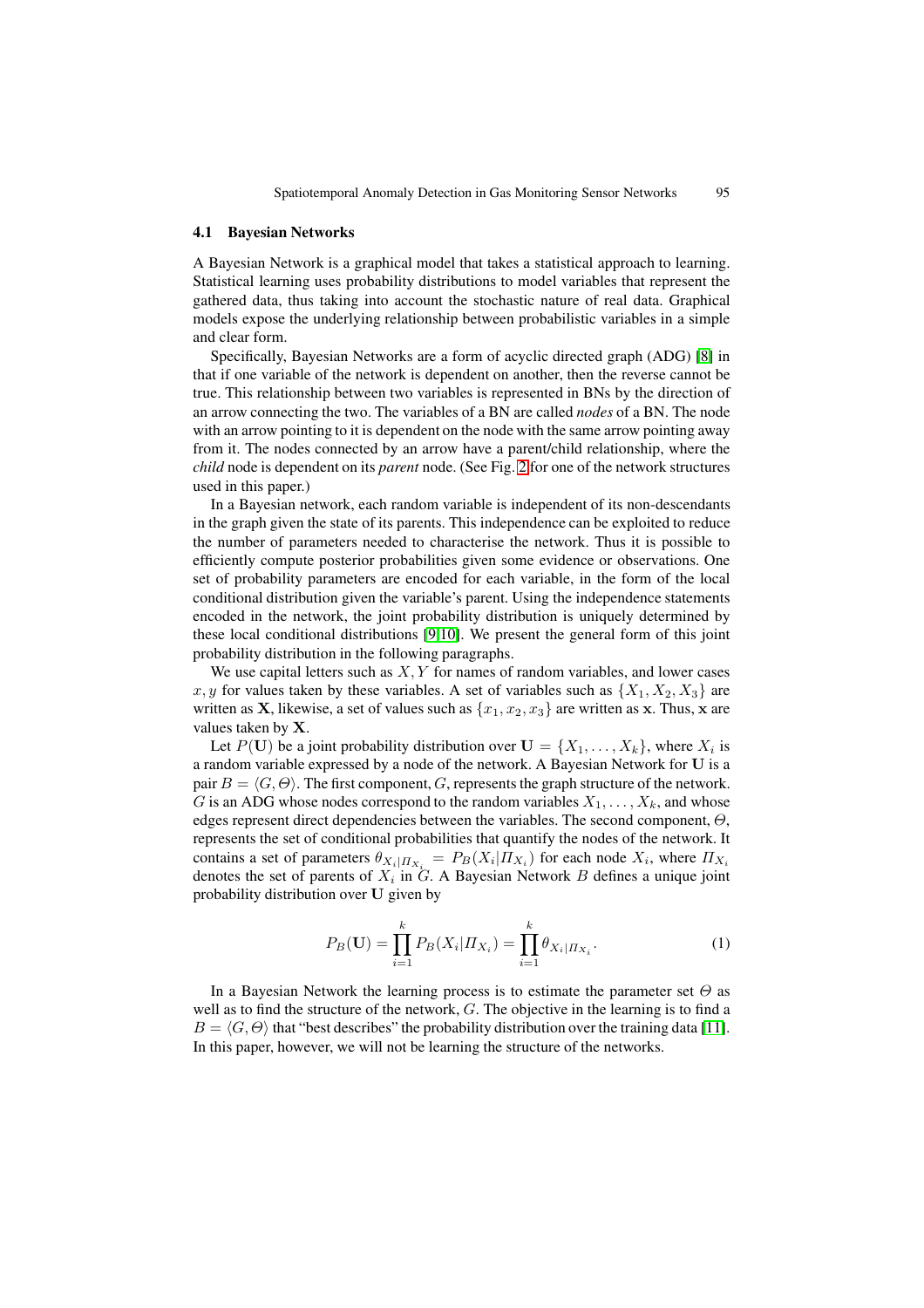#### **4.2 Network Structures for the Problem**

<span id="page-6-1"></span>Let a single variable time series be  $X = \{x_1, x_2, \ldots, x_N\}$ , where N is the total number of data points in the series. We can embed this data in a  $d$ -dimensional phase space as follows [\[12\]](#page-14-10):

$$
\mathbf{y}_t = \begin{pmatrix} x_t, x_{t-\tau}, \dots, x_{t-(d-1)\tau} \end{pmatrix},\tag{2}
$$

where  $\tau$  is the time delay, d is the embedding dimension, and  $t = d, d + 1, \ldots, N$ .<br>Henceforth we set  $\tau = 1$ , thus Eqn. 2 becomes: Henceforth, we set  $\tau = 1$ , thus Eqn. [2](#page-6-1) becomes:

$$
\mathbf{y}_t = (x_t, x_{t-1}, \dots, x_{t-d+1}), \tag{3}
$$



<span id="page-6-0"></span>**Fig. 2.** Bayesian Network model used for learning and inference data in embedded phase space

Figure [2](#page-6-0) shows the model used to learn this data. The network is constructed from the underlying dependencies in a time series, that is the data at time  $t$  is dependent on the data at time  $t - 1, \ldots, t - d + 1$ <sup>[2](#page-6-2)</sup> The joint distribution of the model is:

$$
P(\mathbf{U}) = P(X_t | X_{t-1}, \dots, X_{t-d+1}) P(X_{t-d+1}) \prod_{k=1}^{d-2} P(X_{t-k} | X_{t-(k+1)}) \tag{4}
$$

where  $\mathbf{U} = \{X_{t-1}, \ldots, X_{t-d+1}\}.$  All the nodes are modelled as one dimensional Gaussians. For example, a BN model of Fig. [2](#page-6-0) with  $d = 3$  has the dependencies as  $X_{t-2} \rightarrow X_{t-1} \rightarrow X_t$  as well as  $X_{t-2} \rightarrow X_t$ . The joint distribution of the model will be  $P(\mathbf{U}) = P(X_t|X_{t-1}, X_{t-2})P(X_{t-1}|X_{t-2})P(X_{t-2})$ , where each  $P(\cdot)$  is a Gaussian or a conditional Gaussian distribution Gaussian or a conditional Gaussian distribution.

Figure [3](#page-7-1) shows a model that may be used to learn and inference the combination of three sensors in the system. In this case, the network is composed of three 'subnets', that is the sets of nodes  $\{A_t, A_{t-1}, \ldots, A_{t-m}\}$ , etc. Each subnet has the same network configuration as that of the network in Fig. [2.](#page-6-0) The value for  $m$ , that is, the length of the subnet, is not necessarily the value of  $d$ , which is the number of nodes for the network in Fig. [2.](#page-6-0) Since  $\{B_{t-1},\ldots,B_{t-m}\}\$ is independent of  $A_i$ , and  $\{C_{t-1},\ldots,C_{t-m}\}\$ is independent of  $A_t$  or  $B_t$ , we can write the joint distribution of the model as:

$$
P(\mathbf{U}) \propto P(\mathbf{A})P(\mathbf{B})P(\mathbf{C})P(B_t|A_t)P(C_t|A_t)P(C_t|B_t),
$$
\n(5)

where  $P(A)$  is the joint distribution of  $\{A_t, A_{t-1}, \ldots, A_{t-m}\}$ , and similarly for  $P(B)$ and  $P(\mathbf{C})$ .

<span id="page-6-2"></span><sup>&</sup>lt;sup>2</sup> The network in Fig. [2](#page-6-0) is simply a  $d - 1$ -th order Markov model presented in the Bayesian Network representation.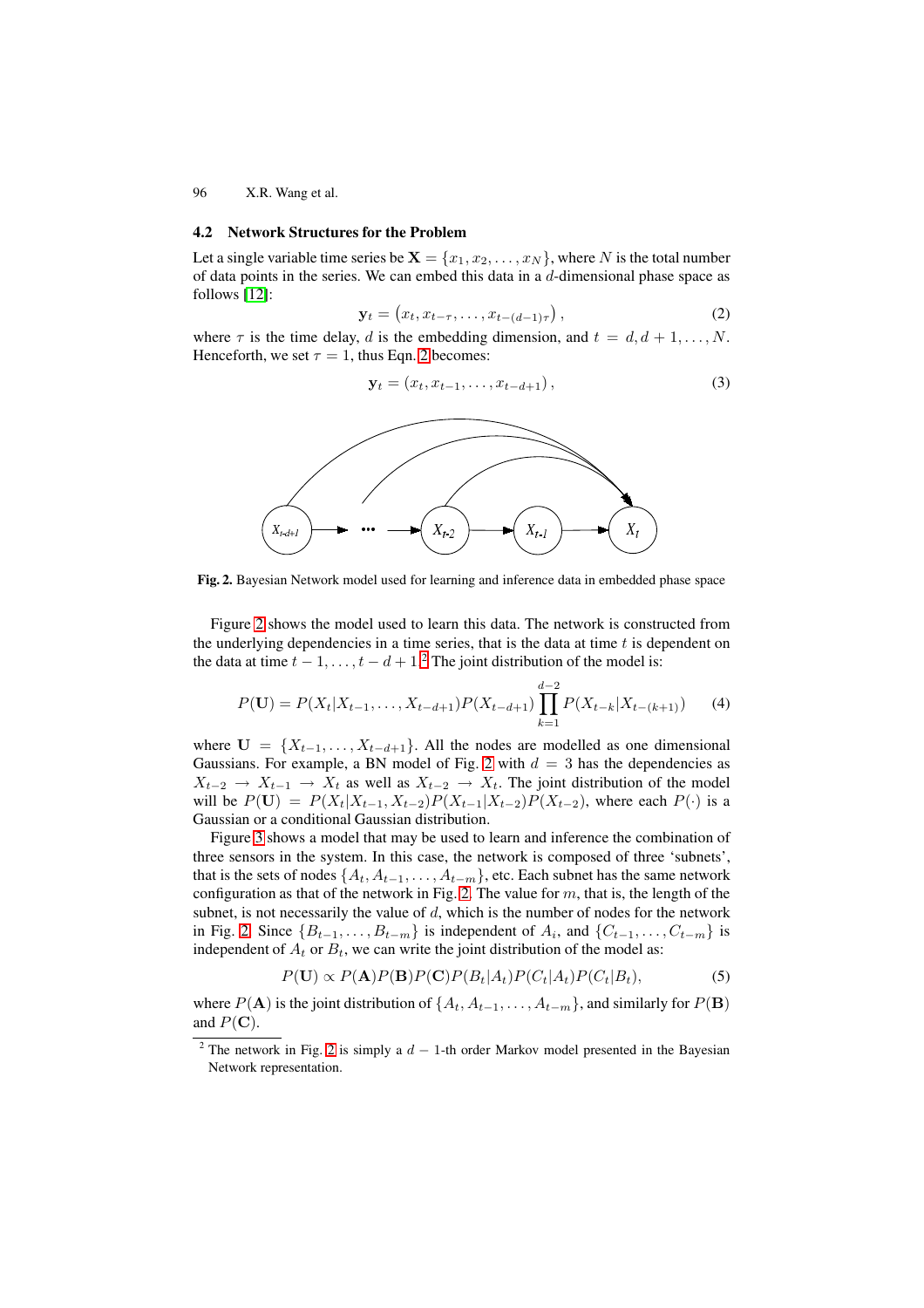

**Fig. 3.** Bayesian Network model used for learning the combined data from three sensors

<span id="page-7-1"></span>Figure [3](#page-7-1) describes a network for anomaly detection in the combination of gases at one spatial location, however, it can be easily adapted for detection across different spatial locations. For example, with the same network,  $A_t$  could be gas 1 from location 1, while  $B_t$  and  $C_t$  are gases 2 and 3 from location 2.

### **4.3 Learning and Inference**

Since the structure of the network is known, only the parameter set  $\Theta$  needs to be learnt. The Maximum Likelihood [\[13](#page-14-11)[,14\]](#page-14-12) algorithm is thus used to estimate  $\Theta$ . In the ML estimator, the likelihood function,  $p(x|\theta)$ , is treated as a function of  $\theta$  for fixed **x**, where  $x_i^t$  is the j-th data sample for the node  $X_t$  in the Bayesian Network. This *likelihood function* can be used to evaluate the choices of  $\theta$ . The ML estimator chooses the value of  $\theta$  that maximises the probability of the data **x**:

$$
\hat{\theta}_{ML} = \arg \max_{\theta} p(\mathbf{x}|\theta). \tag{6}
$$

This learnt network can then be used to do inference on new data. That is, given the observed values of some of the nodes in the network, compute the probability distribution of the other nodes. Inference allows us to perform three types of analyses on the data:

- 1. *Prediction*, where the probability distribution of the child node can be computed given the values of the parents. In our case, the prediction of values in  $X_t$  in Figure [2](#page-6-0) given the values of  $\{X_{t-1},\ldots,X_{t-d+1}\}.$
- 2. *Diagnosis*, where we can find the probability distribution of the parent node given the value of the child. In Figure [3](#page-7-1) for example, given the values of  $B_t$  and  $C_t$ , we can find the values of  $A_t$ .
- 3. *Anomaly detection* using the likelihood values, which is actually a byproduct of inference operation. The likelihood value measures how well the observations fit the Bayesian Network model. Anomalies would result in a low likelihood value, while data that fit the model well will result in high likelihood values.

### <span id="page-7-0"></span>**4.4 Anomaly Definitions**

We will now define anomalies and the various events described in Sec. [3](#page-3-0) formally. For all definitions below, the null hypothesis,  $H_0$  is the hypothesis that the evidence is true,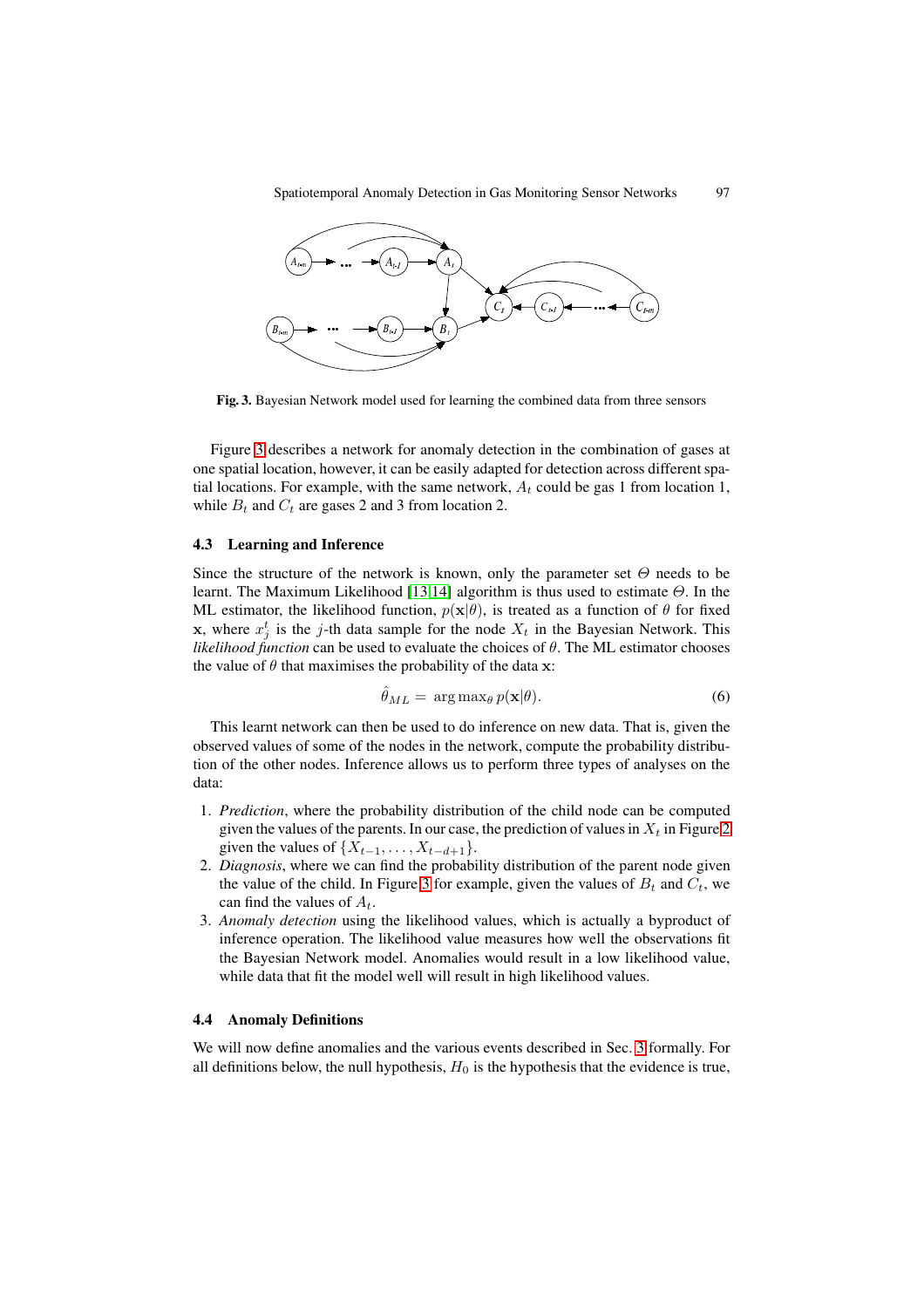and the *p*-value is the probability of how well the evidence supports the  $H_0$  hypothesis (smaller *p*-values favour the rejection of  $H_0$ ). The significance value,  $\alpha$  is set such that if  $p < \alpha$ , then the null hypothesis is rejected.

Let  $L_{\mathbf{y}_t} = L(\mathbf{y}_t | \theta_{B_{\mathbf{y}}})$  be the log likelihood of the Bayesian Network given data point **y**<sub>t</sub> in a d-dimensional phase space (as shown in Figure [2\)](#page-6-0), and  $P_{L_Y}(\theta_{L_Y})$  be the distribution of  $L_{\mathbf{y}_t}$  overall. Then

**Definition 1.**  $y_t$  *is an event iff the following*  $H_0$  *is rejected:* 

<span id="page-8-1"></span> $H_0: L_{\mathbf{y}_t} \sim P_{L_{\mathbf{Y}}}(\theta_{L_{\mathbf{Y}}})$ 

For the spatiotemporal events, let  $\mathbf{u}_t = {\mathbf{y}_t^1, \mathbf{y}_t^2, \dots, \mathbf{y}_t^n}$  be the set of *n* data points in the *d*-dimensional phase space at time *t*. For example, with three gases *A*, *B*, and *C*. the  $d$ -dimensional phase space at time  $t$ . For example, with three gases  $A, B$ , and  $C$ ,  $$ 

**Definition 2.**  $\mathbf{u}_t$  *is a composite event when two or more of*  $\{\mathbf{y}_t^1, \mathbf{y}_t^2, \ldots, \mathbf{y}_t^n\}$  *is an event.*

<span id="page-8-2"></span>**Definition 3.**  $\mathbf{u}_t$  *is a group event iff*  $\mathbf{y}_t^i$  *is an event,*  $\forall \mathbf{y}_t^i \in \mathbf{u}_t$ .

In Definitions [1](#page-8-1)[–3,](#page-8-2) we use log likelihood of the BN for data from a single sensor. Now we utilise the log likelihood of the BN for combined sensors. Let  $L_{\mathbf{u}_t} = L(\mathbf{u}_t | \theta_{B_{\mathbf{u}}})$ be the log likelihood of the Bayesian Network for  $\mathbf{u}_t$  (e.g. as shown in Figure [3\)](#page-7-1), and  $P_{L_{\text{UL}}}(\theta_{L_{\text{UL}}}$  be the distribution of  $L_{\text{UL}}$ .

**Definition 4.**  $\mathbf{u}_t$  *is a joint event iff the following*  $H_0$  *is rejected:* 

 $H_0: L_{\mathbf{u}_t} \sim P_{L_{\mathbf{U}}}(\theta_{L_{\mathbf{U}}})$ 

**Definition 5.**  $u_t$  *is an explained event iff*  $u_t$  *is not a joint event but any one of*  ${\bf y}_t^1, {\bf y}_t^2, \ldots, {\bf y}_t^n$  *is an event.* 

**Definition 6.**  $\mathbf{u}_t$  *is an implicit event iff*  $\mathbf{u}_t$  *is a joint event but none of*  $\{\mathbf{y}_t^1, \mathbf{y}_t^2, \ldots, \mathbf{y}_t^n\}$ *is an event.*

The possibility of explained and implicit events is due to the fact that in general,  $L_{\mathbf{u}_t}$ and  $\sum_{i=1}^{n} L_{\mathbf{y}_t^i}$  may differ significantly.

### <span id="page-8-0"></span>**5 Results and Discussion**

To learn the Bayesian Network using the phase space representation of Eqn. [2](#page-6-1) we used  $d = 20$  and  $\tau = 1$ . The process of finding d is described in detail in Appendix [A.](#page-15-1) Fraser and Swinney suggested to use the mutual information method to find  $\tau$  [\[15\]](#page-14-13). However, we found through experiments, that  $\tau = 1$  gives much better inference results. We trained the networks using the first half of the data as presented in Fig. [1,](#page-2-0) and run inference on the second half of the data. Table [1](#page-9-1) shows the normalised root mean square error (NRMSE) of the inference. NRMSE gives a useful scale-independent measure of error between data sets of different ranges.

Figure [4](#page-9-0) illustrates a cyclical baseline for a  $7$  day period of  $CH_4$  sensor data from a second mine in Australia, contrasting actual and predicted data. A cyclical baseline can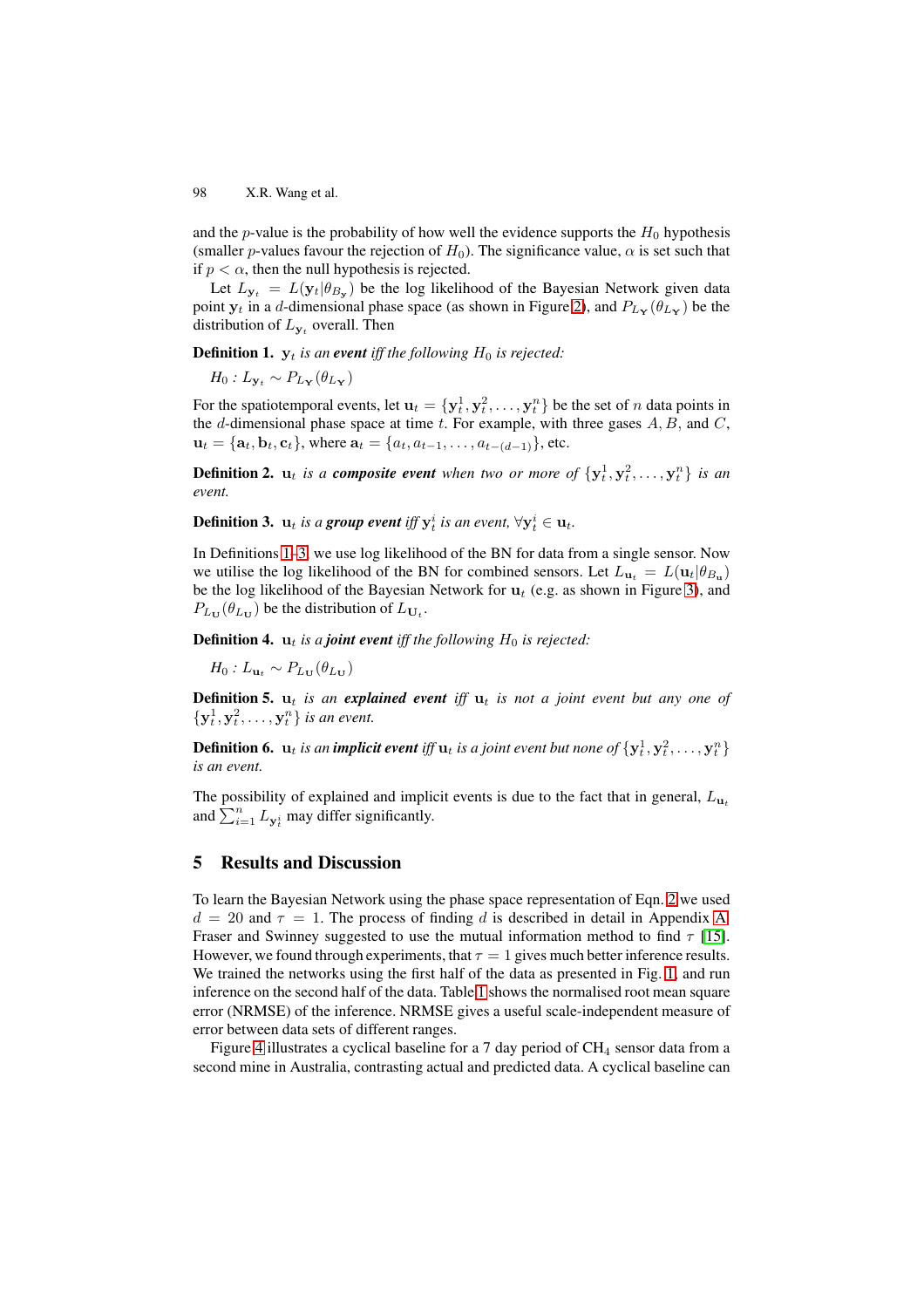<span id="page-9-1"></span>**Table 1.** Prediction errors (NRMSE) for the data using the Bayesian Network in Fig. [2](#page-6-0)



<span id="page-9-0"></span>**Fig. 4.** Cyclical prediction of CH<sup>4</sup> for a 7 day period. Data are from a second mine in Australia.

be used to set moving thresholds around it, so that the fluctuating sensor data are within the thresholds. This in general will reduce false alarms.

Figure [5](#page-10-0) shows the results of likelihood computation for the four gases in the data. For each sub-figure, we plot the actual data (bottom plot, left scale) with the logarithm of the likelihood (top plot, right scale). The Kolmogorov-Smirnov (KS) hypothesis test [\[16\]](#page-14-14) was used to determine the anomalies from the likelihood values. The KS test is used because it can compare the test sample against any distribution, and it can be seen from Fig. [5](#page-10-0) the log likelihoods do not fit a normal distribution, which is assumed by t-test or z-test. We applied the KS test using the extreme value distribution, which is a distribution skewed to the left as fitting for the likelihood results. The parameters of the distribution are set to be the mean and standard deviation of the likelihood values in each set of results.

It should be pointed out that in reality, there are no anomalies of real concern in this data set. That is because in an actual mining operation, events that are significant enough to raise an alarm and evacuate the mine are very rare. In most cases, any significant change in data would result in an immediate investigation of the situation and so the potential anomaly event would be avoided in the real data. To demonstrate the algorithm, we ran the KS test using  $\alpha = 0.012$ , that is the null hypothesis  $H_0$  is rejected if  $p < 0.012$ . Normally,  $\alpha = 0.01$  would be the first choice for anomaly detection through hypothesis tests [\[5,](#page-14-3)[17\]](#page-14-15), however with our data set, at  $\alpha = 0.01$  no events were identified. The value we've chosen,  $\alpha = 0.012$  allow us to demonstrate the flexibility of the method. The resulting events detected by the KS test are plotted as red dots in Fig. [5](#page-10-0) above the likelihood values.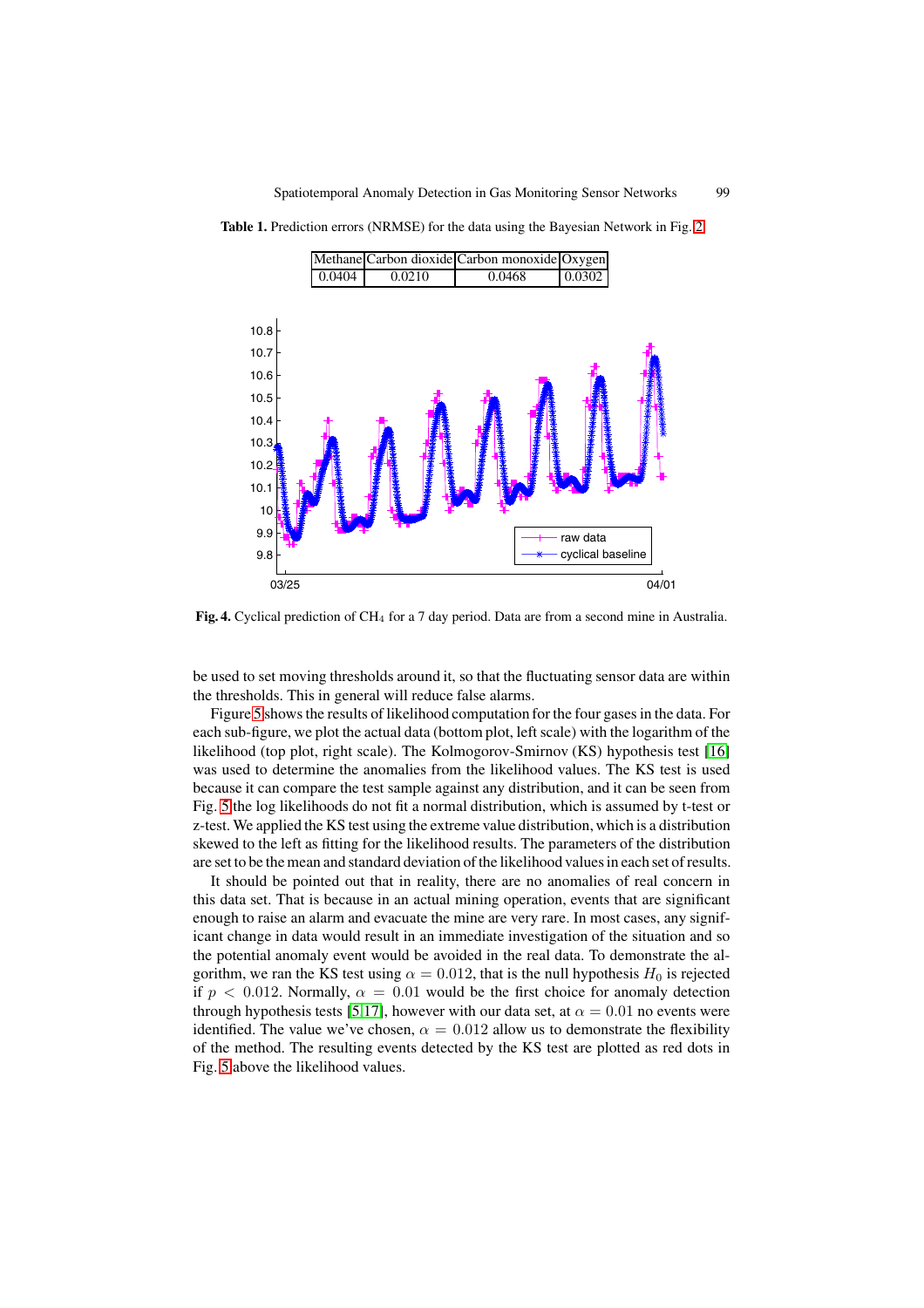

<span id="page-10-0"></span>**Fig. 5.** Results of anomaly detection for single gases: (a)  $CO_2$ , (b)  $CO$ , (c)  $O_2$ , and (d)  $CH_4$ . For each plot, the bottom curve shows the data collected from the gas sensor, the top curve shows the log likelihood found given the data, and the dots at the top show the anomalies as determined by the algorithm.

Figure [5\(](#page-10-0)a) shows there are three distinctive candidate anomaly events in the  $CO<sub>2</sub>$ data for this time period. Note the second anomaly identified by the system around July 23rd. This corresponds to a sudden jump in gas concentration during an interval where the gas concentration is decreasing. This highlights the advantage of using a system that has learnt from past events. This type of anomaly cannot be detected with a flat baseline benchmark, as at this particular time the gas concentration is lower than the two nearby peaks. Another interesting feature is that the large drop in gas concentration around July 21st was not identified as an anomaly, while a threshold system may do otherwise. Figure [1](#page-2-0) showed that a similar event happened two weeks earlier around July 7th. However, the peak in gas concentration just before this dip was identified as an anomaly as this was an unusual event in the history of the data set.

Results of anomaly detections in CO,  $O_2$  and CH<sub>4</sub> in Fig. [5\(](#page-10-0)b)–(d) show similar anomalous and normal events as those of  $CO<sub>2</sub>$  results. Of particular interest is the last anomaly identified in the CO data, since at the scale presented, it is difficult to see why this particular region was identified as an anomaly with such a low log likelihood. However, upon closer inspection, we found that this is caused by a difference of 1.7 ppm between two consecutive data points. That is, in 30 seconds, the CO concentration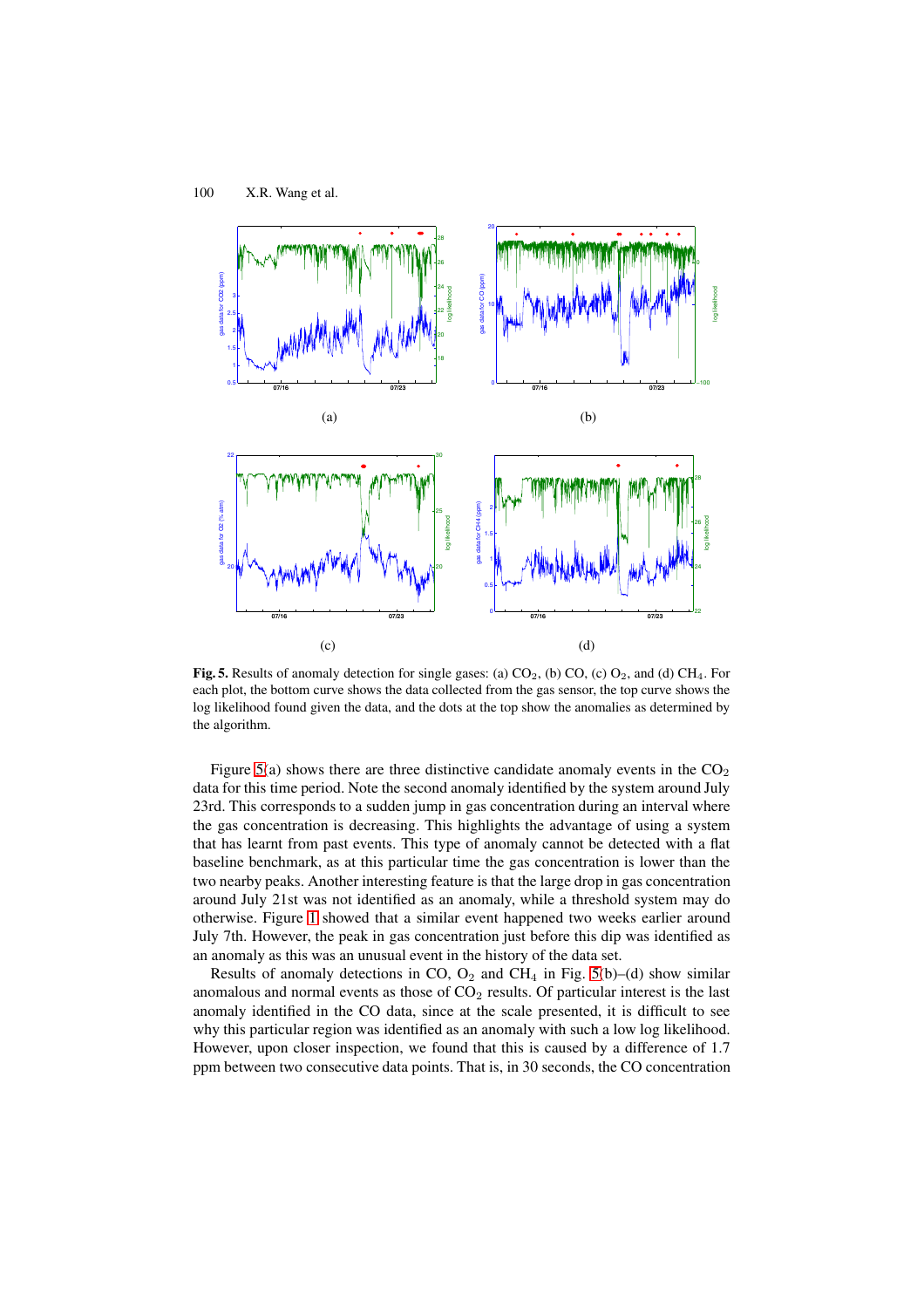

<span id="page-11-0"></span>Fig. 6. Results of anomaly detection for the joint event of the gases, by using KS test setting (a)  $\alpha = 0.012$ ; (b)  $\alpha \approx 0.011$ . The top curves show the log likelihood and the dots above show the anomalies determined by the algorithm.

jumped by 1.7 ppm, while the average difference is 0.035 ppm. This is roughly a 5000% increase in growth rate of CO, which is clearly anomalous.

For investigating joint events, we use the network structure shown in Fig. [3](#page-7-1) with **A** as the data from  $CO_2$ ,  $\bf{B}$  as data from  $\bf{CO}$  and  $\bf{C}$  as the data from  $O_2$ . Figure [6\(](#page-11-0)a) shows the inference results for the joint event of  $CO<sub>2</sub>-CO-O<sub>2</sub>$  using this network. We used a history of 5 data points, that is,  $m = 5$  in Fig. [3.](#page-7-1) We have conducted experiments with different m values from  $m = 2$  to  $m = d = 20$ , finding that the inference results do not vary much. The anomalies were again identified by employing the KS test using extreme value distribution with  $\alpha = 0.012$ .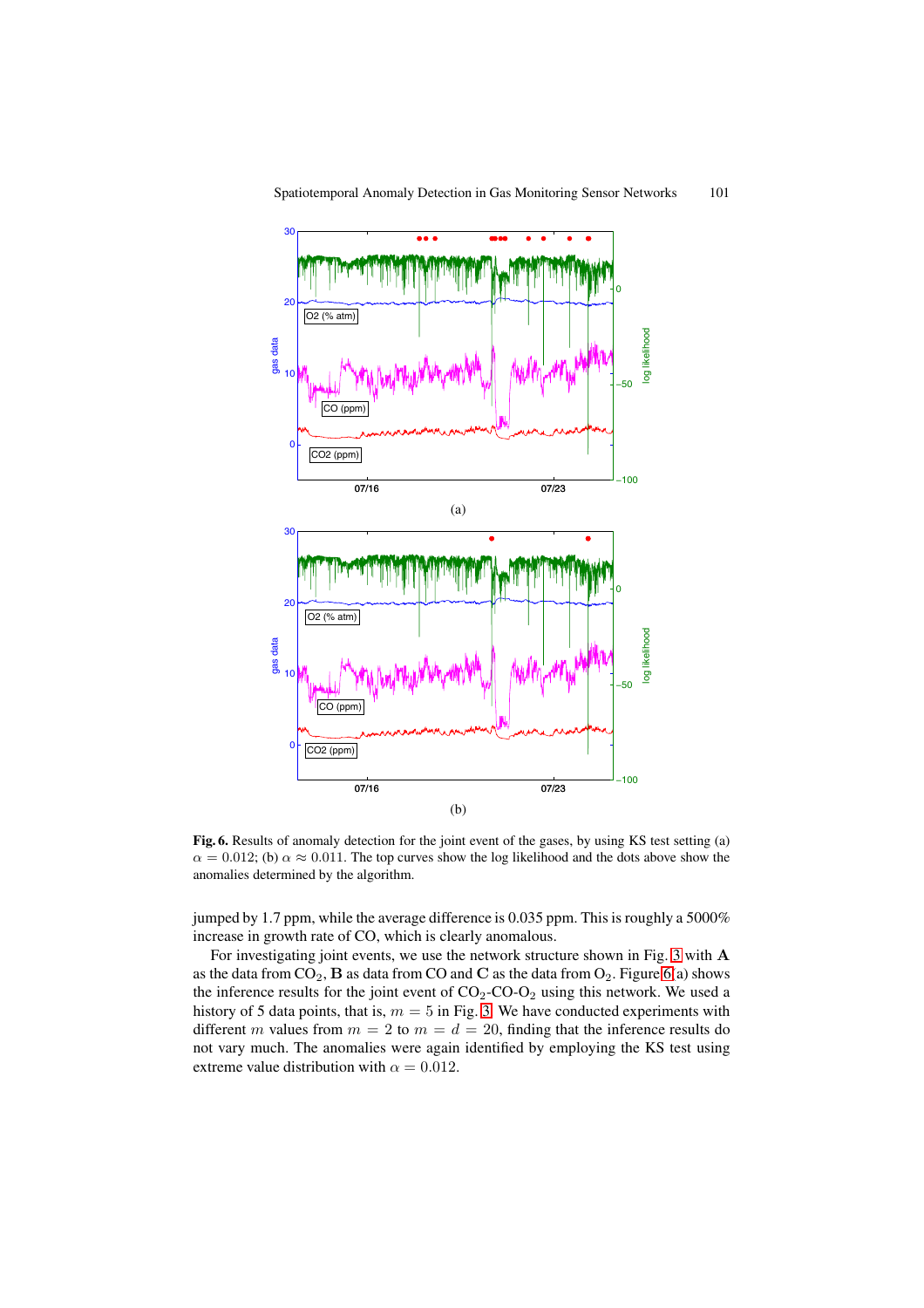The results show many interesting features, which we list below in order of dates:

- 1. 14th July: No joint event was detected on this date, while Fig. [5\(](#page-10-0)b) showed one event identified in the CO data on this date. Thus, while the jump in CO concentration at this time would be enough to trigger an alarm for the single gas system, it was not significant enough within the context of the combined gases. This is an example of an "explained" event.
- 2. 18th July: Three distinctive joint events were identified around this date. However, Fig. [5](#page-10-0) (a)-(c) showed that no anomalies were detected in the  $CO<sub>2</sub>$  and  $O<sub>2</sub>$  data, and only one event was identified in the CO data. The second and third events would exemplify as "implicit" events.
- 3. 21st July: Four events closely following one another were identified around this date. In the individual gases, only one event is identified in each gas.
- 4. 22nd July: The first event is similar to that of the situation on 18th July, where only CO data were anomalous. The second event is where CO concentration dropped,  $CO<sub>2</sub>$  increased, both causing an anomaly (while at the same time  $O<sub>2</sub>$  dropped slightly but not enough to cause an anomaly). This is an example of "explained" event.
- 5. 24th July: This is an example of the "group" event where all gases had an anomaly detected and the joint event was observed as well.

We noted previously that there are no anomalies of real concern in this data set. To demonstrate the flexibility of the method, we set  $\alpha$  for the KS test at 0.012, which is a large value for anomaly detection in this context. In [\[17\]](#page-14-15) for example, the authors needed to set  $\alpha = 0.00001$  to decrease the false alarm rate. Figure [6\(](#page-11-0)b) shows the anomalies found using  $\alpha \approx 0.011$  in order to demonstrate this value can be adjusted by operators at a mine site to identify anomalies specific to a mine.

The results shown above are that of "joint temporal anomaly" detection as discussed in Sec. [3.2,](#page-3-1) in which where the different gas sensor data are from the same location. It is more important for a sensor network to detect anomalies on a network level, such as the problem described in Sec. [3.3.](#page-4-1) Unfortunately, we do not have data taken at the neighbouring sensor nodes. However, in practice, the two spatiotemporal problems are almost identical. That is, the data from  $CO<sub>2</sub>$  can be from location 1, while data from CO and  $O_2$  are from location 2. Then, the learning, inference and likelihood calculation are exactly the same. Therefore, the method we presented can be easily ported to groups of sensor nodes at different locations.

# <span id="page-12-0"></span>**6 Conclusion and Future Work**

In this paper, we used a combination of dimensionality analysis and a Bayesian Network to learn models for gas data from underground coal mine's sensor networks. We identified and defined new types of events for a sensor network. We showed that the anomalies in the data can be identified through inference of the Bayesian Network. Further, we showed that our model is able to identify events in a combination of sensor data that cannot be identified through simple aggregation. For example, it was demonstrated that anomalous events in individual gas data might be explained if considered jointly with the changes in other gases. Vice versa, a network-wide spatiotemporal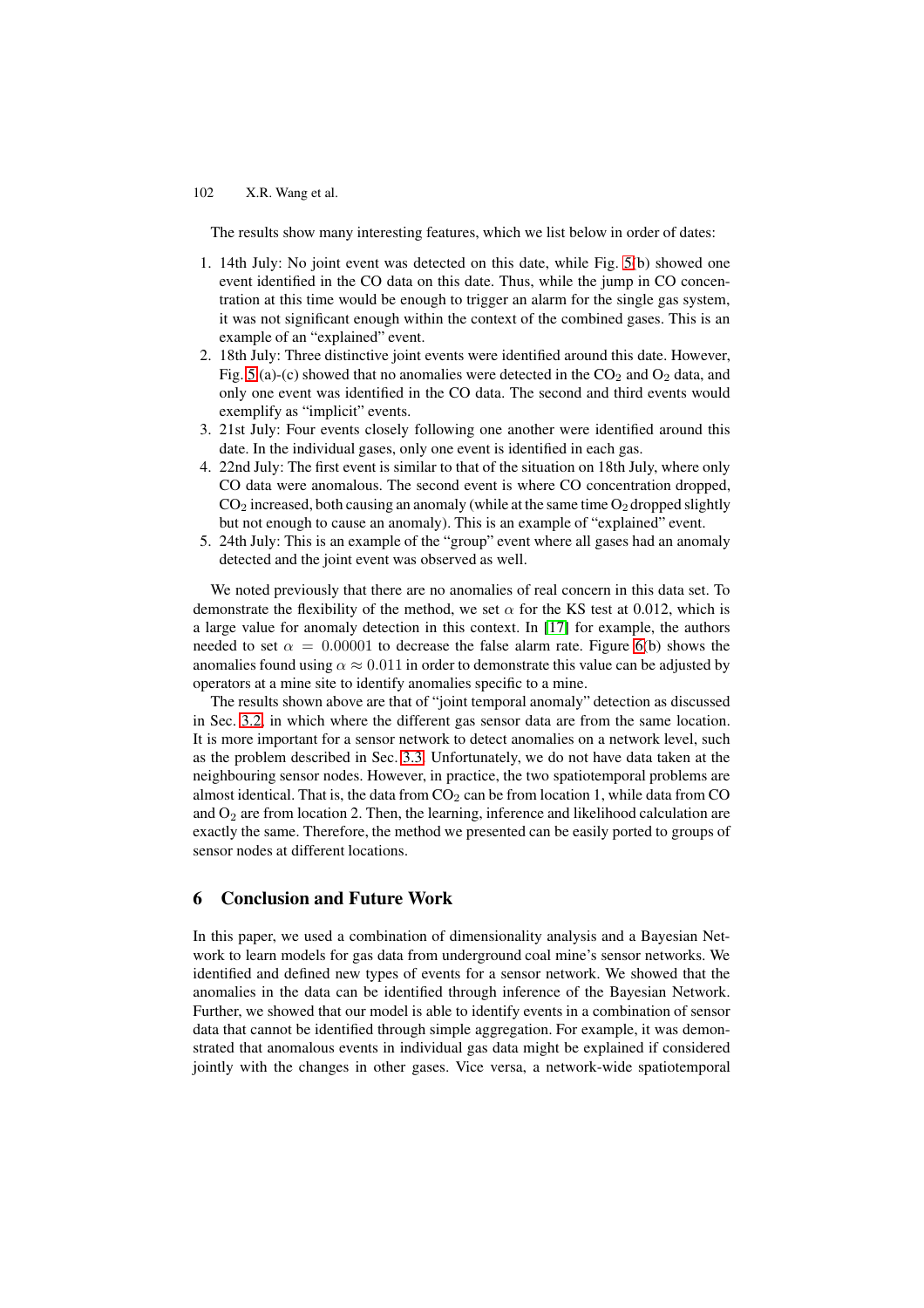anomaly may be detected even if individual sensor readings were within their thresholds. The application of this approach leads to a reduction in the number of false alarms without compromising the safety of monitored mines.

Let us briefly outline possible spatiotemporal extensions of the approach. First of all, a Bayesian Network corresponding to a physical location (for example, shown in Fig. [3](#page-7-1) with three subnets A, B, C) can be extended with extra subnets for each new sensor at the same physical location, e.g.  $D$  and  $E$ . In this case, dependencies between existing and new subnets can be revealed by methods such as transfer entropy.

Transfer entropy [\[18\]](#page-14-16) identifies a possible relationship between time series, say A and D, denoted  $T_{A\rightarrow D}$ , by estimating the amount of information that a source  $A_t$  provides about the next state of a destination  $D_{t+1}$  that was not contained in the k past states of the destination  $D_{t-k}, \ldots, D_t$ . In other words, transfer entropy provides a measure of the predictive influence of one element over another — hence, it may help in finding dependencies between sensor data. The active information storage, a measure of the amount of information in the past of a processes that is used in determining its next state [\[19\]](#page-14-17) may be used in addition to transfer entropy.

Secondly, a Bayesian Network can include subnets corresponding to different physical locations, for example,  $A^{(1)}$  and  $B^{(1)}$  for location 1, and  $B^{(2)}$  and  $C^{(2)}$  for location 2, where A, B, C are different gases. In such a case, there may be a temporal dependency between  $A$  and  $B$  relevant to location 1, a temporal dependency between  $B$ and C relevant to location 2, and a spatial dependency between  $B^{(1)}$  and  $B^{(2)}$ . Our approach easily handles situations like this, provided that spatial and temporal dependencies are identified by methods such as transfer entropy. The challenge, however, is in preventing long chains of dependencies spanning the whole sensor network. To address this challenge, an information threshold  $\overline{T}$  can be used to distinguish between different transfer entropies. For example, transfer entropy  $T_{B(1)\rightarrow B(2)} \geq \overline{T}$  would indicate a need to include spatial dependency between  $B^{(1)}$  and  $B^{(2)}$ , while  $T_{C^{(2)}\to C^{(3)}} < \overline{T}$ would indicate that there is no need to include a dependency between  $C^{(2)}$  and  $C^{(3)}$  thus, breaking a potential chain.

Constructing Bayesian Networks that correspond to dominant information flows in a sensor network is a subject of future research.

# **Acknowledgement**

We would like to thank Greg Rowan and Russell Packham for their generous help with understanding gas behaviour in underground coal mines. We would also like to thank Olivier Fillon and Kerstin Haustein for their help with the data. We would also like to thank the reviewers for their comments that helped to make this a better paper.

## <span id="page-13-0"></span>**References**

1. Wang, P., Wang, X.R., Guo, Y., Gerasimov, V., Prokopenko, M., Fillon, O., Haustein, K., Rowan, G.: Anomaly detection in coal-mining sensor data, report 2: Feasibility study and demonstration. Technical Report 07/084, CSIRO, ICT Centre (2007)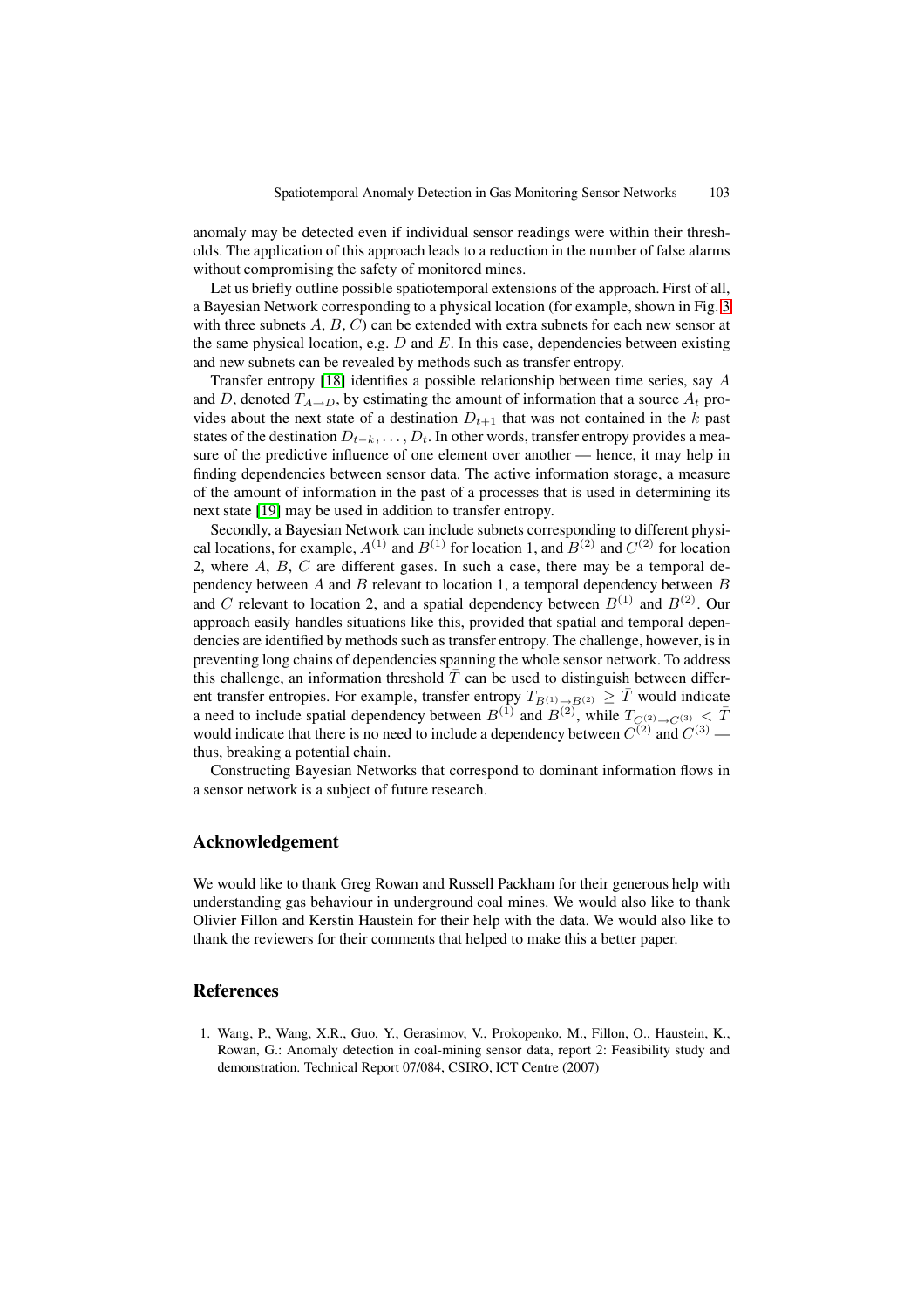- <span id="page-14-0"></span>2. Xue, W., Luo, Q., Chen, L., Liu, Y.: Contour map matching for event detection in sensor networks. In: Proceedings of the 2006 ACM SIGMOD international conference on Management of data, Chicago, IL, USA, pp. 145–156 (2006)
- <span id="page-14-1"></span>3. Ypma, A., Duin, R.P.W.: Novelty detection using self-organizing maps. In: Progress in Connectionist-Based Information Systems, vol. 2, pp. 1322–1325. Springer, London (1997)
- <span id="page-14-2"></span>4. Davy, M., Desobry, F., Gretton, A., Doncarli, C.: An online support vector machine for abnormal events detection. Signal Processing 86(8), 2009–2025 (2006)
- <span id="page-14-3"></span>5. Mamei, M., Nagpal, R.: Macro programming through Bayesian Networks: Distributed inference and anomaly detection. In: PerCom 2007. Fifth Annual IEEE International Conference on Pervasive Computing and Communications, Los Alamitos, CA, USA, pp. 87–96 (2007)
- <span id="page-14-4"></span>6. Kumar, A.V.U.P., Reddy, A.M.V, Janakiram, D.: Distributed collaboration for event detection in wireless sensor networks. In: Proceedings of the 3rd international workshop on Middleware for pervasive and ad-hoc computing, pp. 1–8 (2005)
- <span id="page-14-6"></span><span id="page-14-5"></span>7. Jiao, B., Son, S.H., Stankovic, J.A.: GEM: Generic event service middleware for wireless sensor networks. In: Second International Workshop on Networked Sensing Systems (2005)
- 8. Friedman, N., Koller, D.: Being Bayesian about network structure: A Bayesian approach to structure discovery in Bayesian Networks. Machine Learning 50, 95–126 (2003)
- <span id="page-14-7"></span>9. Friedman, N., Geiger, D., Goldszmidt, M.: Bayesian network classifiers. Machine Learning 29, 131–163 (1997)
- <span id="page-14-9"></span><span id="page-14-8"></span>10. Jensen, F.V.: Bayesian Networks and Decision Graphs. Springer, New York (2001)
- 11. Pearl, J.: Probabilistic reasoning in intelligent systems: networks of plausible inference. Morgan Kaufmann, San Francisco (1988)
- <span id="page-14-10"></span>12. Packard, N.H., Crutchfield, J.P., Farmer, J.D., Shaw, R.S.: Geometry from a time series. Phys. Rev. Lett. 45(9), 712–716 (1980)
- <span id="page-14-11"></span>13. MacKay, D.J.: Information Theory, Learning and Inference. Cambridge University Press, Cambridge (2003)
- <span id="page-14-12"></span>14. Myung, I.J.: Tutorial on maximum likelihood estimation. Journal of Mathematical Psychology 47, 90–100 (2003)
- <span id="page-14-13"></span>15. Fraser, A.M., Swinney, H.L.: Independent coordinates for strange attractors from mutual information. Phys. Rev. A 33(2), 1134–1140 (1986)
- <span id="page-14-14"></span>16. Massey, F.J.: The Kolmogorov-Smirnov test for goodness of fit. Journal of the American Statistical Association 46(253), 68–78 (1951)
- <span id="page-14-15"></span>17. Menzies, T., Allen, D., Orrego, A.: Bayesian anomaly detection. In: ICML 2006. Workshop on Machine learning Algorithms for Surveillance and Event Detection, PA, USA (June 2006)
- <span id="page-14-17"></span><span id="page-14-16"></span>18. Schreiber, T.: Measuring information transfer. Phys. Rev. Lett. 85(2), 461–464 (2000)
- 19. Lizier, J.T., Prokopenko, M., Zomaya, A.Y.: Detecting non-trivial computation in complex dynamics. In: ECAL 2007. Advances in Artificial Life - 9th European Conference on Artificial Life, Lisbon, Portugal. LNCS (LNAI), vol. 4648, pp. 895–904. Springer, Heidelberg (2007)
- <span id="page-14-18"></span>20. Grassberger, P., Procaccia, I.: Estimation of the Kolmogorov entropy from a chaotic signal. Phys. Rev. A 28(4), 2591–2593 (1983)
- <span id="page-14-19"></span>21. Takens, F.: Detecting strange attractors in turbulence. Lecture Notes in Mathematics, vol. 898, pp. 366–381. Springer, Heidelberg (1981)
- <span id="page-14-20"></span>22. Takens, F.: Invariants related to dimension and entropy. In: Atas do 13 Colóquio Brasiliero do Matemática, Rio de Janeiro (1983)
- <span id="page-14-21"></span>23. Theiler, J.: Spurious dimension from correlation algorithms applied to limited time-series data. Phys. Rev. A 34(3), 2427–2432 (1986)
- <span id="page-14-22"></span>24. Dhamala, M., Lai, Y.C., Kostelich, E.J.: Analyses of transient chaotic time series. Phys. Rev. E 64(5), 056207–056216 (2001)